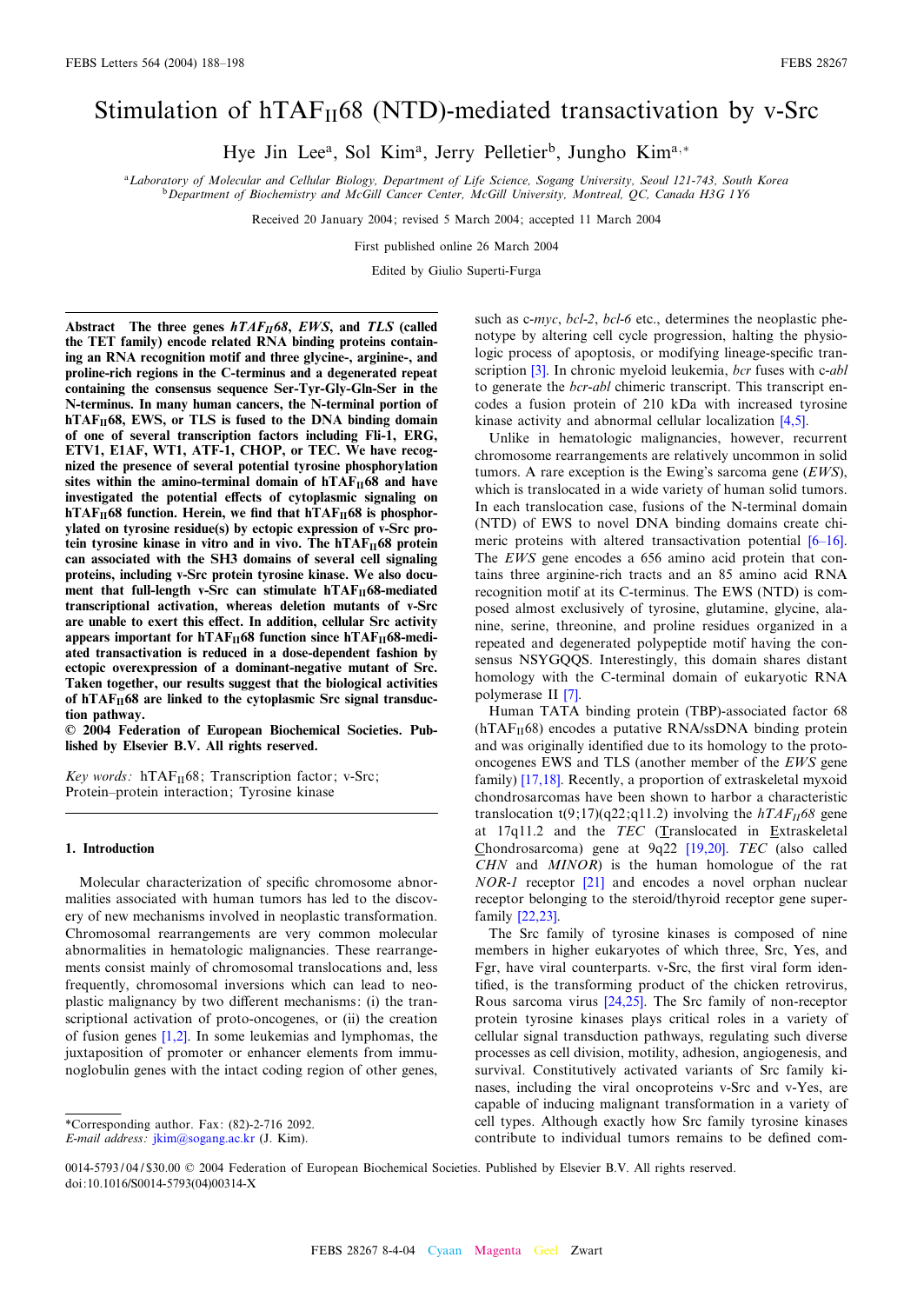<span id="page-1-0"></span>pletely, they appear to be important for multiple aspects of tumor progression, including proliferation, disruption of cell^ cell contacts, migration, invasiveness, resistance to apoptosis, and angiogenesis [\[26\].](#page-9-0)

Signal transduction pathways can regulate gene expression by modulating the activity of nuclear transcription factors [\[27,28\]](#page-9-0). We have previously shown that ectopic expression of v-Src phosphorylates EWS/WT1 in vivo, as well as enhancing the transactivation ability of the EWS NTD [\[29\].](#page-9-0) However, tyrosine phosphorylation of EWS/WT1 by c-Abl negatively regulates its DNA binding properties [\[30\]](#page-9-0). Interestingly, it has been reported that many signaling proteins, such as Ras, Btk, RET/PTC, and v-Src, enhance the transcriptional activity of several transcription factors, such as AP-1, TFII-I, and STAT3 [31-39]. We show herein that hTAF $_{II}$ 68 (NTD) is phosphorylated on tyrosine residue(s) by ectopic expression of v-Src protein tyrosine kinase in vitro and in vivo. We also define the interaction between  $hTAF_{II}68$  (NTD) and v-Src in vivo. Furthermore, the transactivation activity of  $hTAF_{II}68$ (NTD) is positively regulated by v-Src, but negatively modulated by a dominant-negative form of v-Src. These data implicate the Src signaling pathway in  $hTAF_{II}68$  (NTD)-mediated transcriptional activation.

# 2. Materials and methods

# 2.1. Materials and general methods

Restriction endonucleases, polynucleotide kinase, calf intestinal alkaline phosphatase, the Klenow fragment of DNA polymerase I, and T4 DNA ligase were purchased from New England Biolabs.  $[\gamma$ <sup>-32</sup>P]ATP (3000 Ci/mmol) and  $[^{35}$ S]methionine (1000 Ci/mmol) were obtained from Amersham. Preparation of plasmid DNA, restriction enzyme digestion, agarose gel electrophoresis of DNA, DNA ligation, bacterial transformations, and sodium dodecyl sulfate^polyacrylamide gel electrophoresis (SDS^PAGE) of proteins were carried out using standard methods [\[40\].](#page-10-0)

# 2.2. Plasmid constructions

To generate glutathione S-transferase (GST)-hTAF $_H$ 68 (NTD), the NTD of hTAF $_{II}$ 68 (obtained from Dr. L. Tora, Institut de Génétique et de Biologie Moléculaire et Cellulaire, CU de Strasbourg, France) was amplified by polymerase chain reaction (PCR) using primer 5'-TAF<sub>II</sub>68-1A (5'-GATCGGATCCATGTCGGATTCTGGAAGT-3') and primer 3'-TAF<sub>II</sub>68-477 (5'-GATCCTCGAGTCAATCTTGTG-TGTGGTGGCT-3'), digested with BamHI and XhoI, and cloned into the same sites of pGEX(4T-1) (Pharmacia Biotech). To construct pTRC·HisA-v-Src, the BamHI fragment of pcDNA3/v-Src was subcloned into the BamHI site of pTRC·HisA vector (Invitrogen). For  $His<sub>6</sub>$ -Flag-hTAF<sub>II</sub>68 (NTD), the NTD of hTAF<sub>II</sub>68 was generated by PCR using primer  $5'$ -TAF $_H$ 68-1B (5'-GATCGGATCCCATGTCG- $GATTCTG\hat{G}AAGT-3'$  and primer  $5'$ -TAF<sub>II</sub>68-476 (5'-GATC-CTGCAGTCTTGTGTGTGGTGGCT-3'), digested with BamHI and PstI, and cloned into the same sites of pCMV-Tag2A (Stratagene) to generate pCMV-Tag2A-hTAF $_{II}$ 68 (NTD). Then, the NotI-HindIII fragment of  $pCMV-Tag2A-hTAF<sub>II</sub>68$  (NTD) was subcloned into the *NotI* and *HindIII* sites of pcDNA3.1 mychis  $B(-)$  (Invitrogen). Details on the construction of GST-EWS (NTD) have been described previously [\[30\].](#page-9-0) To generate GST-TLS (NTD), the NTD of TLS (kindly provided by Dr. T. Okamoto, Nagoya City University Medical School, Nagoya, Japan) was amplified by PCR using primers 5'-TLS-1 (5'-GATCGGATCCATGGCCTCAAACGATTAT-3') and 3'-TLS-265 (5'-CTAGCTCGAGTCAACCAAATTTATTGAAGCC-3'), digested with BamHI and XhoI, and cloned into the same sites of pGEX(4T-1). The construction of pcDNA3/GST has been previously described  $[30]$ . pcDNA3/GST-hTA $\overline{F}_{II}$ 68 (NTD) was made by isolating an EcoNI and XhoI fragment from pGEX(4T-1)-hTAF<sub>II</sub>68 (NTD) and cloned into the same sites of pcDNA3/GST.

GST fusion plasmids GST-hTAF $_H$ 68 (1-72), GST-hTAF $_H$ 68 (29-105), and GST-hTAF $_H$ 68 (75–159) were generated by the following strategies. (A) For GST-hTAF $_{II}$ 68 (1-72), plasmid pGEX(4T-1)-

hTAF $_{II}$ 68 (NTD) was digested with SacI and XhoI, blunted with the Klenow fragment, and then self-ligated. This construct was digested with NotI, treated with the Klenow fragment, and self-ligated to generate an in-frame stop codon. (B) For GST-hTAF $_{II}$ 68 (29–105), plasmid pGal4-hTAF $_{\rm II}$ 68 (NTD) was digested with BamHI and BstXI and self-ligated. This construct was then re-digested with XcmI and PstI and self-ligated. The newly generated construct was then digested with EcoRI, the excised fragment blunted with Klenow fragment, and ligated into the blunted BamHI and XhoI sites of pGEX(4T-1). (C) For GST-hTAF $_{II}$ 68 (75-159), plasmid pGal4-hTAF $_{II}$ 68 (NTD) was digested with BamHI and SacI, repaired with the Klenow fragment, and self-ligated. This new construct was digested with EcoRI and XbaI, the excised fragment blunted with the Klenow fragment, and then ligated into the blunted *BamHI* and *XhoI* sites of pGEX(4T-1).

To generate Gal4-hTAF $_{II}$ 68 (NTD), the NTD of hTAF $_{II}$ 68 was amplified by PCR using primer  $5'$ -TAF $_H$ 68-1C (5'-GATCGGATCC-GAATGTCGGATTCTGGAAGT-3') and primer 3'-TAF<sub>II</sub>68-476 (5'-GATCCTGCAGTCTTGTGTGTGGTGGCT-3'), digested with BamHI and PstI, and cloned into the same sites of the pM vector (Clontech). Descriptions of plasmids encoding GST fusions containing SH3 domains from various kinases and adapter molecules, as well as of the mammalian expression v-Src constructs (pcDNA3-v-Src,  $\Delta$ kinase, and R295) have been previously described [\[29\].](#page-9-0)

# 2.3. Purification of  $His_6$ -tagged v-Src

The recombinant pTRC HisA-v-Src plasmid was transformed into *Escherichia coli*, the expression of  $His<sub>6</sub>-v-Src$  was induced by isopro $pyl-\beta$ -D-thiogalactopyranoside, and the recombinant protein was purified by chromatography on Ni-nitrilotriacetic acid (NTA)-agarose according to the supplier's protocol (Qiagen). Briefly, the cell pellet from a culture was resuspended in lysis/wash buffer (50 mM Tris-HCl pH 8.0, 300 mM NaCl, 10 mM imidazole), clarified by centrifugation  $(16000$  rpm for 15 min) at 4°C, and the supernatant was incubated with NTA-agarose resin for 1 h at  $4^{\circ}$ C on a slowly rotating wheel. The protein-bound NTA-agarose resin was then packed into a Micro Bio-Spin chromatography column (Bio-Rad) and washed extensively with lysis/wash buffer. The protein was eluted with elution buffer (50 mM Tris-HCl pH 8.0, 300 mM NaCl, 20 mM imidazole). Purified v-Src kinase activity was assessed using myelin basic protein (Sigma) as a substrate in an in vitro kinase assay.

#### 2.4. In vitro kinase assay and phosphoamino acid analysis

Bacterially produced GST or GST-hTAF $_{II}$ 68 (NTD) were incubated with recombinant His<sub>6</sub>-v-Src protein with 50  $\mu$ M ATP and 10  $\mu$ Ci of  $[\gamma^{32}P]ATP$  (3000 Ci/mmol) in a reaction mixture for 20 min at 30°C. Reaction mixtures were resolved on a 15% SDS-PAGE and labeled proteins were visualized by exposing the dried gel to X-ray film (Kodak). For phosphoamino acid analysis of phosphorylated  $hTAF_{II}$ 68 (NTD) by v-Src, acid hydrolysates of phosphorylated  $GST-hTAF_{II}68$  (NTD) were prepared and fractionated by electrophoresis on thin layer cellulose at pH 1.9 (0.58 M formic acid, 1.36 M acetic acid) and pH 3.5 (0.87 M acetic acid, 0.5% v/v pyridine, 0.5 mM EDTA) using the Hunter Thin Layer Peptide Mapping Electrophoresis System<sup>®</sup> (C.B.S. Scientific) according to the manufacturer's instruction. Non-radioactive standards were visualized by staining with 0.25% ninhydrin in acetone and labeled amino acids were detected by autoradiography.

# 2.5. In vitro transcription and translation

In vitro transcriptions and translations were performed in the presence of  $\int^{35}$ S]methionine in rabbit reticulocyte lysates using the TNT T7 coupled reticulocyte system, essentially as described by the manufacturer (Promega).

#### 2.6. GST pull-down assays

GST or GST fusion proteins were expressed in bacteria and adsorbed onto glutathione-agarose. The resin was then incubated at  $4^{\circ}C$ for 1 h with  $\int^{35}$ S]methionine-labeled hTAF<sub>II</sub>68 (NTD) or v-Src or recombinant His<sub>6</sub>-tagged proteins. Agarose beads were washed three times with wash buffer (50 mM Tris-HCl pH 8.0, 150 mM NaCl, 2 mM EDTA, 0.1% NP-40, 10% glycerol), and the bound proteins were eluted with SDS loading buffer (62.5 mM Tris-HCl pH 6.9, 10% glycerol,  $2\%$  SDS,  $5\%$   $\beta$ -mercaptoethanol) and resolved by SDS-PAGE. Bound proteins were detected using autoradiography or immunoblotting as previously described [\[29\].](#page-9-0)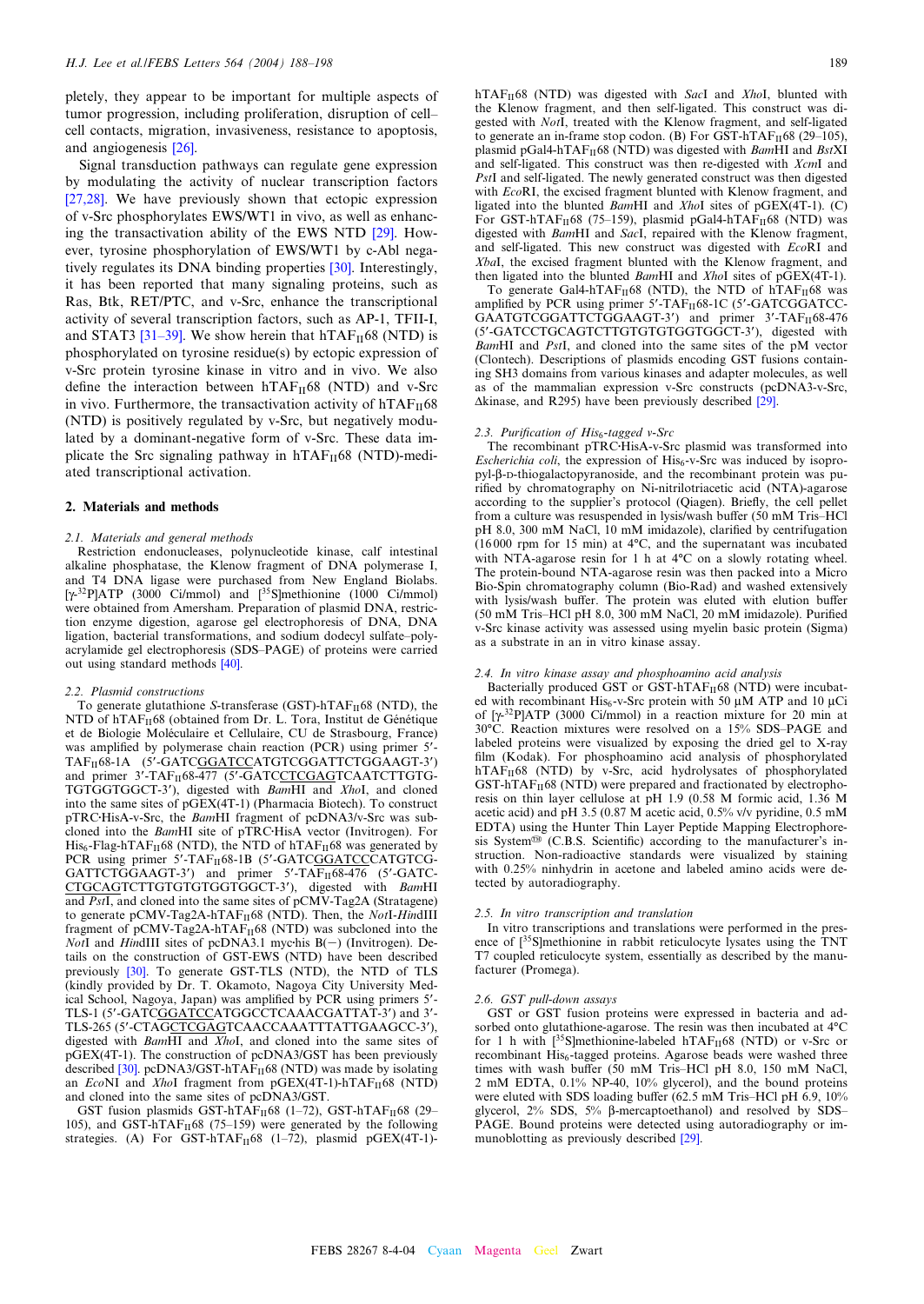<span id="page-2-0"></span>

 $IB: \alpha$ -pY Ab

Fig. 1. Tyrosine phosphorylation of hTAF<sub>II</sub>68 (NTD). A: Putative tyrosine phosphorylation sites in hTAF<sub>II</sub><sup>68</sup> (NTD). The presence of 13 potential tyrosine phosphorylation sites is indicated by a bold character and underscores within the sequence. The pY prediction score is the output score from the ensemble of the neural networks trained on that acceptor residue type (performed at [http://www.cbs.dtu.dk/services/](http://www.cbs.dtu.dk/services/NetPhos/) [NetPhos/\)](http://www.cbs.dtu.dk/services/NetPhos/). The sequence shows the context of the acceptor residue flanked on each side by four residues. B: In vitro phosphorylation of hTAF<sub>II</sub>68 (NTD) by v-Src. One microgram of GST or GST-hTAF<sub>II</sub>68 (NTD) was incubated with recombinant His<sub>6</sub>-v-Src protein with 50  $\mu$ M ATP and 10 µCi of  $[\gamma^{32}P]$ ATP (3000 Ci/mmol) in a reaction mixture for 20 min at 30°C. Reaction mixtures were resolved on 15% SDS-PAGE and labeled proteins were visualized by exposing the dried gel to X-ray film (Kodak). The presence of v-Src, GST, or GST-hTAFI168  $(NTD)$  in each incubation is indicated above the lanes. The position of migration of the GST-hTAF<sub>II</sub>68 (NTD) or GST is indicated. Molecular mass markers are provided to the left and are derived from prestained protein standards (New England Biolabs). C: In vitro kinase assay with a series of hTAF<sub>II</sub>68 (NTD) deletion mutants. Reaction mixtures were resolved on 15% SDS-PAGE and labeled proteins were visualized by exposing the dried gel to X-ray film (Kodak). The presence of v-Src, GST, or GST-hTAF<sub>II</sub>68 (NTD) deletion mutants in each incubation is indicated above the lanes. The presence of tyrosine phosphorylation was detected with an anti-phosphotyrosine antibody (4G10). The position of migration of the GST-hTAF $_{II}$ 68 (NTD) deletion mutants or GST is indicated by arrowheads. Molecular mass markers are provided to the left and are derived from prestained protein standards (New England Biolabs). D: Phosphoamino acid analysis of in vitro phosphorylated hTAF<sub>II</sub>68 (NTD) by v-Src. Phosphorylated GST-hTAF<sub>II</sub>68 (NTD) was separated by 15% SDS-PAGE, transferred onto Immobilon PVDF membrane, and GST-hTAF<sub>II</sub>68 (NTD) identified by autoradiography. Hydrolysis was performed in 6 M HCl at 110°C for 1 h, after which time 1 ml of water was added and the samples lyophilized. Samples were analyzed using Hunter Thin Layer Peptide Mapping Electrophoresis System<sup>®</sup> (bottom panel). The same molecular mass region was also excised from the PVDF membrane, which contained extract prepared from GST alone (top panel). E: In vivo tyrosine phosphorylation of  $hTAF_{II}68$  (NTD) by v-Src. A mammalian expression plasmid encoding His<sub>6</sub>tagged Flag-hTAF $_{II}$ 68 (NTD) and either v-Src or the empty vector (pcDNA3) was cotransfected into COS-7 cells. Forty-eight hours after transfection, His<sub>6</sub>-Flag-hTAF<sub>II</sub>68 (NTD) protein was purified using Ni-NTA-agarose, separated by 10% SDS-PAGE, and transferred onto Immobilon PVDF membrane. The presence of  $hTAF<sub>H</sub>68$  (NTD) protein was confirmed with an anti-Flag antibody (top panel) and tyrosine phosphorylation was detected with an anti-phosphotyrosine antibody (4G10) (bottom panel).

 $\mathbf C$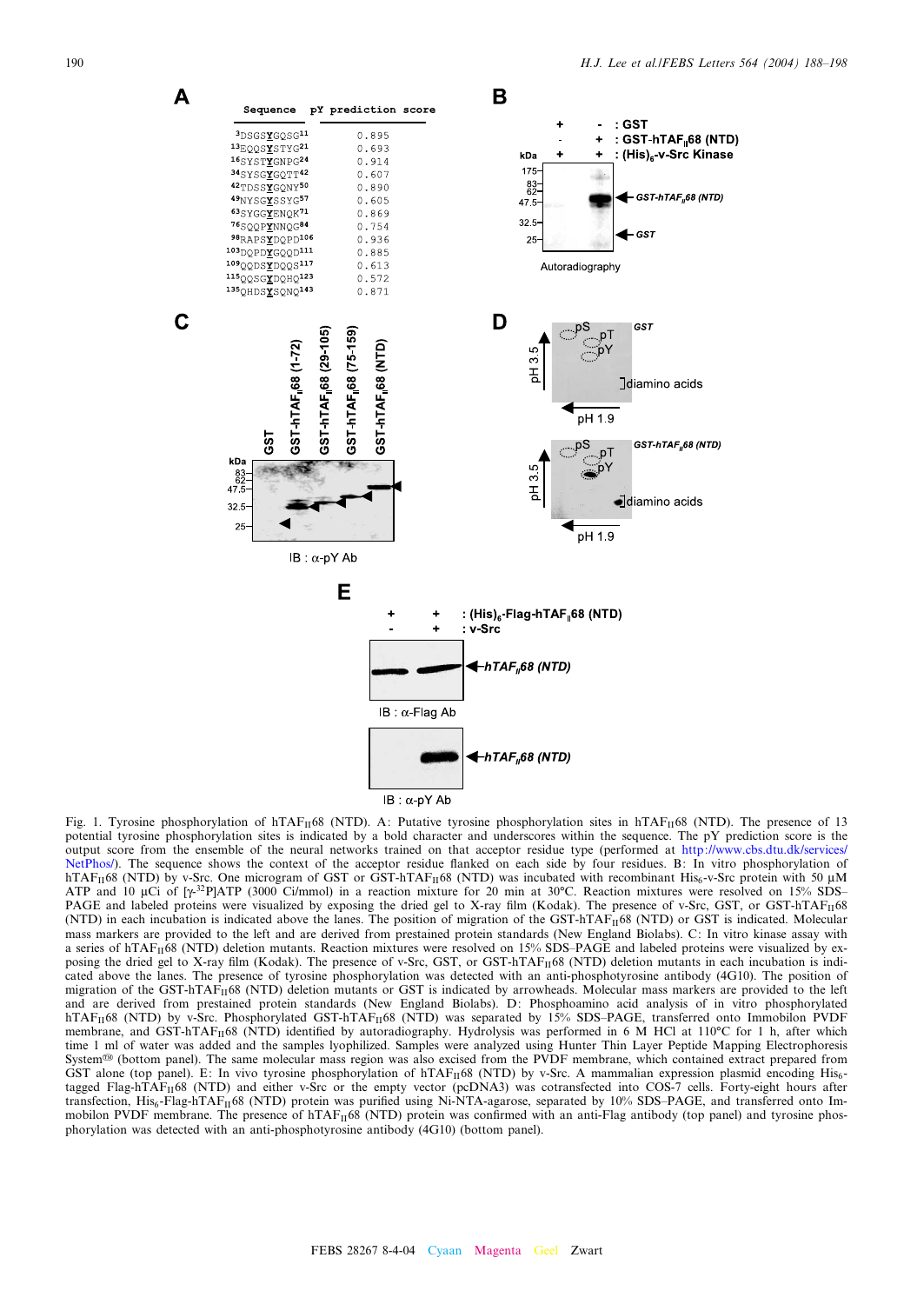#### <span id="page-3-0"></span>2.7. Co-affinity precipitations

Plasmid pcDNA3/v-Src was cotransfected into mammalian cells with either pcDNA3/GST or pcDNA3/GST-hTAF<sub>II</sub>68 (NTD). After 48 h, cells were harvested in resuspension buffer (50 mM Tris-HCl pH 8.0, 2 mM EDTA, 1% NP-40,  $1 \times$ Complete Protease Inhibitor Cocktail Solution (Roche Diagnostics)) and lysed by sonication. Supernatants were collected by centrifugation at  $16000 \times g$  for 15 min at 4<sup>o</sup>C and incubated with glutathione beads (Amersham Biosciences) for 1 h. The beads were collected by brief centrifugation and washed with resuspension buffer four times. The affinity-selected proteins were eluted in SDS loading buffer (62.5 mM Tris-HCl pH 6.9,  $10\%$  glycerol,  $2\%$  SDS,  $5\%$   $\beta$ -mercaptoethanol) and fractionated by SDS-PAGE.

#### 2.8. Western blot analysis

COS-7 cells were lysed in lysis buffer (50 mM sodium phosphate pH 8.0, 300 mM NaCl, 10 mM imidazole,  $1 \times$ Complete Protease Inhibitor Cocktail Solution), lysates were heated to 95-100°C for 5 min, and equal amounts of protein were loaded onto SDS-polyacrylamide gels. Gels were electrotransferred onto polyvinylidene difluoride (PVDF) membranes, treated with a blocking buffer (20 mM Tris-HCl pH 7.5, 137 mM NaCl, 0.1% Tween-20, 5% w/v non-fat dried milk) for 1 h at room temperature, and incubated with the primary antibody (anti-£ag M2 monoclonal antibody (Sigma)) for 1 h at room temperature. After three washes in TBST (20 mM Tris-HCl pH 7.5, 137 mM NaCl, 0.1% Tween-20), membranes were incubated with the horseradish peroxidase-conjugated secondary antibody (goat antimouse IgG (Santa Cruz Biotechnology)) in blocking buffer for 1 h at room temperature. Detection was performed by chemiluminescence using Western Lightening (Perkin-Elmer Life Sciences).

## 2.9. Cell culture, electroporation and reporter assays

C33A or 293T cells were maintained in Dulbecco's modified Eagle's medium supplied with 10% heat-inactivated fetal calf serum (Gibco BRL), penicillin, and streptomycin. C33A or 293T cells were transiently transfected with plasmids by electroporation using the Gene Pulser II RF module system according to the manufacturer's instruction (Bio-Rad). Luciferase assays were performed with the Promega Luciferase Assay System or Dual-luciferase Assay System according to the supplier's protocol (Promega).  $\beta$ -Galactosidase or Renilla luciferase activities were used to normalize the transfection efficiency.

#### 2.10. Subcellular localization experiment

Immunocytochemical analyses were performed as previously de-scribed [\[41\]](#page-10-0). Briefly, COS-7 cells were plated on glass coverslips and transfected with the indicated DNA plasmids using FuGene (Roche Diagnostics) following the manufacturer's instructions. At 48 h post transfection, the cells were washed in phosphate-buffered saline (PBS) and fixed for 10 min at  $-20^{\circ}$ C with acetone/methanol (1:1, v/v). For  $hTAF_{II}68-TEC$  detection, anti-Flag antibody and secondary antibody conjugated with rhodamine (Sigma) were used. The coverslips were mounted with 50% glycerol/PBS. Fluorescence was detected with a fluorescence microscope (Olympus, 1X51) equipped with a CoolSNAP digital camera (Olympus).

# 3. Results

# 3.1.  $hTAF_{II}68$  is a phosphotyrosine protein

The NTD of human  $hTAF_{II}68$  is fused to the orphan family nuclear receptor TEC in extraskeletal myxoid chondrosarcoma and the encoded product likely acts as a transcriptional activator [\[19,42\]](#page-9-0). This domain is composed almost exclusively of tyrosine, glutamine, alanine, serine, threonine, glycine, and proline residues and shares homology with the amino-terminal domain of the EWS proto-oncoprotein [\[17,43\]](#page-9-0). Because the NTD of EWS has been previously shown to contain several potential tyrosine phosphorylation sites [\[29,30\],](#page-9-0) we assessed if this was also the case for  $hTAF_{II}68$ . Interestingly, analysis of the hTAF $_{II}$ 68 (NTD) protein sequence (performed at [http://](www.cbs.dtu.dk/services/NetPhos/) <www.cbs.dtu.dk/services/NetPhos/>) revealed the presence of 13 potential tyrosine phosphorylation sites ([Fig. 1A](#page-2-0)).

To assess the functional significance of these sites, we performed in vitro kinase assays utilizing recombinant v-Src and found that this caused phosphorylation of  $GST-hTAF_H68$ (NTD) [\(Fig. 1B](#page-2-0)). Recombinant GST was not a substrate for v-Src phosphorylation ([Fig. 1B](#page-2-0)), establishing that phosphorylation occurs within the hTAF $_{II}$ 68 (NTD) part of the fusion protein. These results demonstrate that  $GST-hTAF_{II}68$ (NTD) is a substrate of Src kinase in vitro.

In order to better define the phosphorylation site(s) of  $v$ -Src on the hTAF $_{\text{II}}$ 68 (NTD), we also carried out an in vitro kinase assay with a series of  $hTAF_{II}68$  (NTD) deletion mutants. Consistent with the prediction from the analysis of the putative tyrosine phosphorylation sites in  $hTAF_{II}68$  (NTD) ([Fig.](#page-2-0) [1A](#page-2-0)), in vitro incubation of GST-hTAF $_H$ 68 (1-72), hTAF $_H$ 68 (29–105), and hTAF $_{\text{II}}$ 68 (75–159) with recombinant v-Src protein kinase resulted in the phosphorylation of all three hTAF $_{II}$ 68 (NTD) truncation mutants ([Fig. 1C](#page-2-0)).

To identify the amino acid acceptor of  $hTAF<sub>H</sub>68$ , we performed phosphoamino acid analyses. Acid-hydrolyzed samples were spotted onto a TLC plate and the components separated by two-dimensional electrophoresis utilizing pH 1.9 in the first dimension and  $pH$  3.5 in the second dimension. This analysis revealed that the site(s) phosphorylated by v-Src is/ are tyrosine residue(s) [\(Fig. 1C\)](#page-2-0).

To determine whether  $hTAF_{II}68$  (NTD) is a substrate of the Src protein tyrosine kinase in vivo, a plasmid encoding  $His<sub>6</sub>-Flag-tagged hTAF<sub>H</sub>68 (NTD) was contrasted into$ COS-7 cells with an expression plasmid driving synthesis of v-Src. Forty-eight hours after transfection, cells were lysed and  $His<sub>6</sub>-Flag-tagged hTAF<sub>H</sub>68 (NTD) proteins were affin-$ 



Fig. 2. Interaction between  $hTAF_{II}68$  (NTD) and v-Src in vitro. A: Association of v-Src with the NTDs of EWS, TLS, or  $hTAF_H68$ . [<sup>35</sup>S]Methionine-labeled v-Src was incubated with GST fusion proteins containing the NTDs of EWS, TLS, or hTAF<sub>II</sub>68. An aliquot of input (10%) and the pellet from the various GST-TET (NTD) pull-downs were analyzed on a 10% SDS-polyacrylamide gel. The bound v-Src protein was visualized by fluorography. The nature of the GST fusion proteins is indicated above the panel. The positions of migration of the molecular weight markers is indicated to the left. v-Src protein is indicated by an arrow to the right. Lane 1, 10% input; lane 2, GST alone; lane 3, GST-EWS NTD; lane 4, GST-TLS NTD; lane 5, GST-hTAF $_H$ 68 NTD. B: Quantitation of the amounts of GST fusion proteins used in the GST pull-down assay. The GST fusion proteins utilized in the pull-down assays were fractionated on 15% SDS-PAGE and visualized by Coomassie blue staining. Lane 1, GST alone; lane 2, GST fusion EWS NTD; lane 3, GST fusion TLS NTD; lane 4, GST fusion  $hTAF_{II}68$  NTD.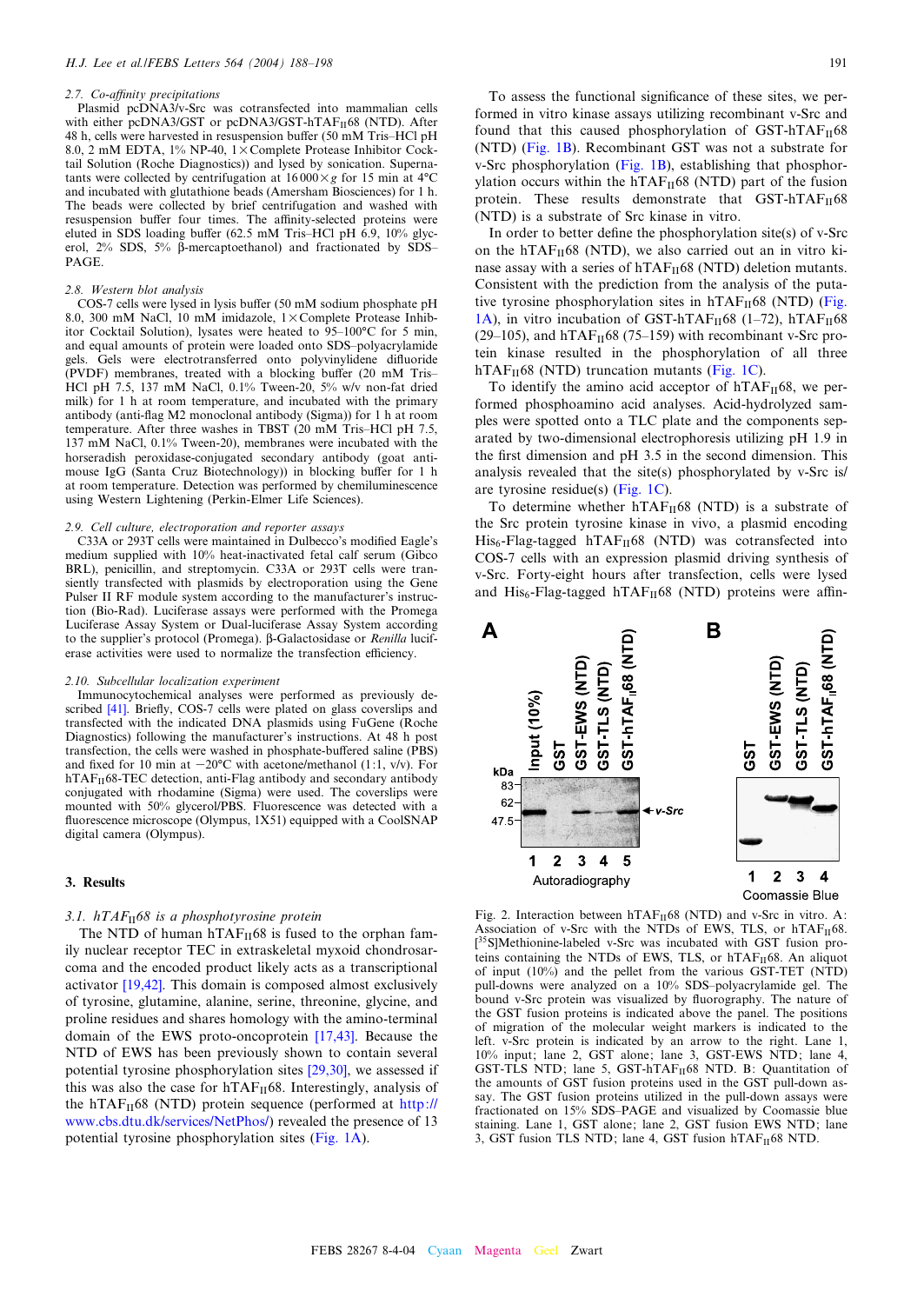<span id="page-4-0"></span>ity-precipitated with Ni<sup>2+</sup>-NTA resin. Affinity-purified  $hTAF_{II}$ 68 (NTD) proteins were fractionated by SDS-PAGE, transferred to PVDF membrane, and immunoblotted with an anti-Flag antibody to quantitate the amount of protein in each sample ([Fig. 1D](#page-2-0), top panel). To detect tyrosine phosphorylation, the anti-phosphotyrosine antibody 4G10 was used as a probe. Significant amounts of tyrosine phosphorylation were detected on  $hTAF_{II}68$  (NTD) protein isolated from cells that had received the v-Src cDNA ([Fig. 1D,](#page-2-0) bottom panel), but not in cells in which an empty expression vector had been introduced. These results demonstrate that v-Src is capable of modifying  $hTAF_{II}68$  (NTD) by tyrosine phosphorylation in vitro and in vivo.

3.2.  $hTAF<sub>II</sub>68 (NTD)$  interacts with v-Src in vitro and in vivo Given that EWS (NTD) contains interaction motif(s) for v-Src SH3 and SH2 domains [\[29,30\],](#page-9-0) the relatedness of the EWS and  $hTAF_{II}68$  NTDs, and the results presented above indicating that  $hTAF_{II}68$  is a substrate for Src, we assessed whether  $hTAF_{II}68$  could also interact with v-Src. To test for the potential interaction between  $hTAF_{II}68$  (NTD) and v-Src, in vitro pull-down assays were performed using bacterially expressed GST fusion  $hTAF_{II}68$  (NTD), TLS (NTD), and EWS (NTD) proteins and radiolabeled full-length v-Src generated in an in vitro translation reaction. In this assay, GST did not show any non-specific association with v-Src (Fig.  $2A$ , lane 2). In addition, in vitro translated luciferase did not bind to immobilized GST, GST-EWS (NTD), GST-TLS (NTD), or  $GST-hTAF_{II}68$  (NTD), indicating that the interaction between v-Src and  $hTAF_{II}68$  (NTD) is specific (H.J. Lee and J. Kim, data not shown). The NTD of EWS pulled down v-Src confirming this previously reported interaction  $[29]$  (lane 3). Both other members of the TET family, TLS and  $hTAF<sub>II</sub>68$ , also pulled down v-Src, albeit with different efficiencies (compare lanes 4 and 5 to lane 3). For the purpose of the current study, we focused on better defining and charac-



Fig. 3. Association of hTAF<sub>II</sub>68 (NTD) with v-Src in vivo. A: Subcellular localization of hTAF<sub>II</sub>68-TEC in cells. COS-7 cells grown on coverslips were transfected with mammalian expression vectors encoding Flag-tagged hTAF<sub>II</sub>68-TEC. Subcellular distribution of hTAF<sub>II</sub>68-TEC was analyzed with anti-Flag antibody. B: Subcellular localization of v-Src in cells. COS-7 cells grown on coverslips were transfected with mammalian expression vectors encoding GFP-tagged v-Src. Subcellular distribution of GFP-tagged v-Src was analyzed by fluorescent microscopy for green fluorescence. The white arrowheads show perinuclear regions with high concentrations of v-Src. The black arrowheads point out the fluorescent nuclei indicating the possible presence of v-Src in nucleus. C: Co-affinity purification of hTAF<sub>II</sub>68 (NTD) with v-Src from 293T cells. Forty-eight hours after cotransfection of 293T cells with 10 µg of pcDNA3/v-Src and either 10 µg of pcDNA3/GST or pcDNA3/GST $hTAF_{II}$ 68 (NTD), cell extracts were prepared as described in [Section 2](#page-1-0) and affinity-precipitated with glutathione-Sepharose beads. After fractionation on 10% SDS-PAGE, the affinity precipitates were analyzed for the presence or absence of v-Src protein by Western blotting utilizing an anti-Src antibody (H-12, Santa Cruz Biotechnology). The positions of the molecular weight markers are indicated to the left and the position of migration of v-Src is indicated by an arrow to the right. D: The interaction between hTAF<sub>II</sub>68 (NTD) and v-Src is direct. Bacterially produced His<sub>6</sub>-tagged v-Src protein was incubated with GST alone or GST-hTAF<sub>II</sub>68 (NTD) at <sup>4</sup>°C for 1 h. After extensive washing, bound v-Src was assessed by SDS^PAGE and Western blot analysis with an anti-v-Src antibody (H-12, Santa Cruz Biotechnology). Lane 1, 15% input; lane 2, GST alone; lane 3, GST-fusion hTAF<sub>II</sub>68 (NTD).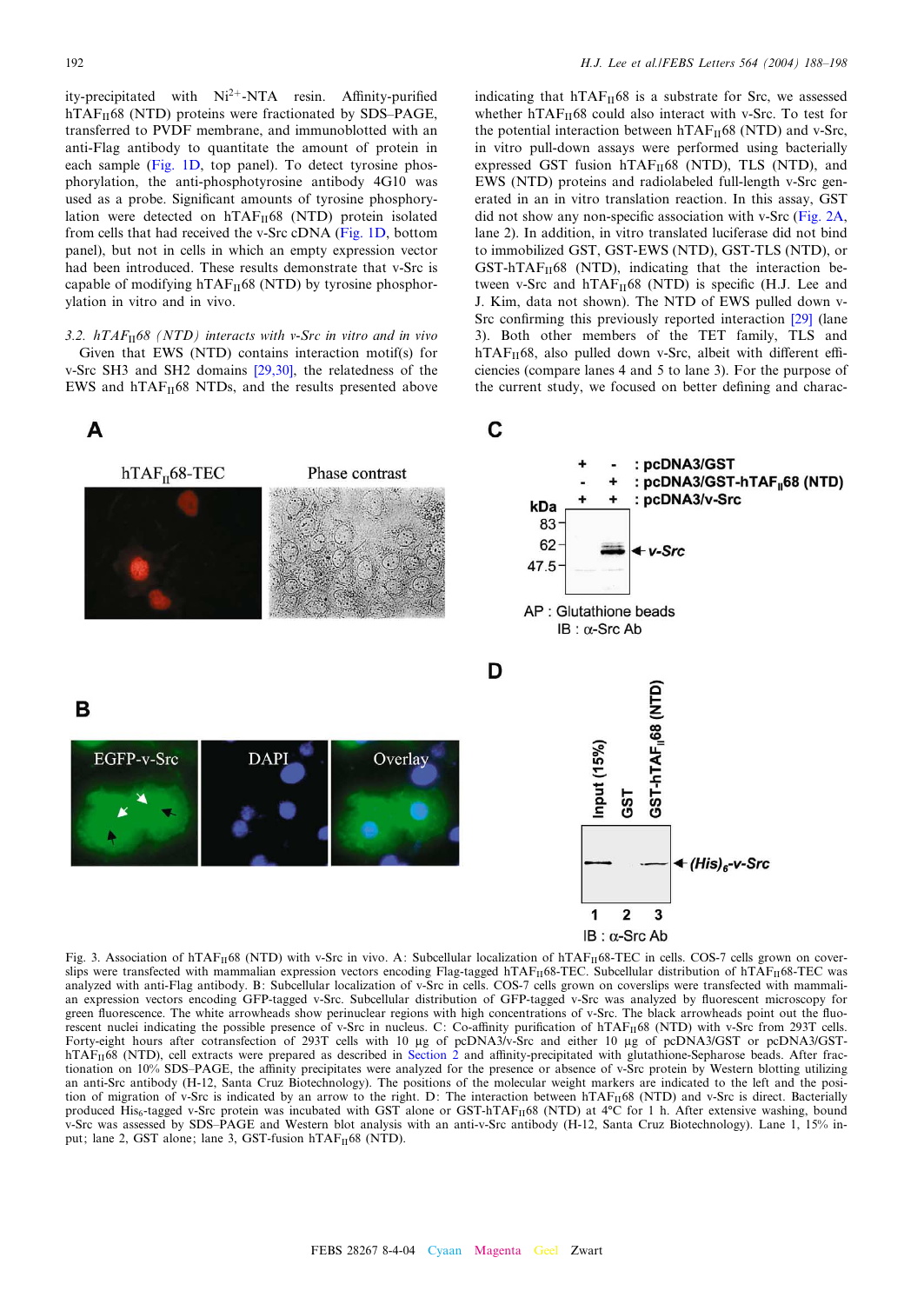<span id="page-5-0"></span>terizing the interaction between  $hTAF_{II}68$  (NTD) and v-Src. The amounts of GST fusion proteins utilized in this assays were fractionated on 15% SDS-PAGE and visualized by Coomassie blue staining and revealed that similar amounts of protein had been used in the pull-down assay [\(Fig. 2B](#page-3-0)).

The existence of  $hTAF_{II}68$  (NTD)-v-Src complex in vitro was further supported by the intracellular localization of  $hTAF<sub>II</sub>68$  and v-Src in COS-7 cells. For this purpose, we constructed plasmid expressing Flag-tagged hTAF $_{II}$ 68-TEC fusion protein. A pCMV Tag2a-Flag-hTAF $_{II}$ 68-TEC was introduced into COS-7 cells and the subcellular localization of the protein was detected by immunocytochemistry. In transiently transfected cells, the Flag-tagged  $hTAF_{II}68-TEC$  protein was clearly localized in the nucleus [\(Fig. 3A](#page-4-0)). In addition, we also transfected hTAF $_{\text{II}}$ 68 or TEC constructs into COS-7 cells and detected both proteins in the nucleus (H.J. Lee and J. Kim, data not shown and manuscript in preparation). To further examine a possible colocalization of v-Src and  $hTAF_{II}68$ -fusion protein, we transfected pEGFP(N1)/v-Src (a mammalian expression vector encoding a fusion of v-Src and EGFP, in which the v-Src coding region was cloned into the 5' end of EGFP) into COS-7 cells to determine its intracellular localization by using green fluorescence. Consistent with previous reports  $[44-46]$ , the majority of v-Src proteins localize in the cytoplasm  $(Fig. 3B)$ . In addition, significant amounts of myristoylated v-Src proteins were associated with the perinuclear membrane, as reported previously [\[47\]](#page-10-0) ([Fig. 3B](#page-4-0), white arrowheads). Furthermore, consistent with another report [\[48\]](#page-10-0), non-membrane-anchored v-Src was also detected in the nucleus, indicating the possible presence of myristoylation-deficient v-Src proteins in this cellular compartment [\(Fig. 3B,](#page-4-0) black arrowheads). Thus, these results demonstrate that  $hTAF_{II}68$  and v-Src proteins partially colocalized in cells.

To determine whether the interaction between  $hTAF_{II}68$ (NTD) and v-Src occurred in vivo, we performed co-affinity precipitations following transfection of 293T cells with expression vectors driving the synthesis of both proteins. For these assays, two mammalian expression vectors containing the NTD of  $hTAF_H68$  fused to GST (pcDNA3/GST-hTAF $_H68$ (NTD)) and the GST domain alone (pcDNA3/GST) were cotransfected with pcDNA3/v-Src into 293T cells. Cells were lysed 48 h after transfection and GST or GST-hTAF $_{II}$ 68 (NTD) fusions were affinity-precipitated with glutathione beads. Immunoblottings performed on the eluents using an anti-Src antibody revealed that v-Src is specifically coprecipitated with GST-hTAF $_{II}$ 68 (NTD), but not with GST alone ([Fig. 3A](#page-4-0)). These results demonstrate that  $hTAF_{II}68$  (NTD) and v-Src can associate in vivo.

However, neither the in vivo interaction in mammalian cells nor the GST pull-down assay using in vitro translated v-Src addresses whether this interaction is direct or occurs via an intermediate bridging protein. To investigate this, v-Src was expressed as a His<sub>6</sub>-containing fusion protein in  $E$ . *coli* and purified by  $Ni^{2+}$ -NTA-agarose resin. A GST pull-down assay was then performed using recombinant  $His<sub>6</sub>-v-Src$  with GST or GST-hTAF $_{II}$ 68 fusion protein which had also been produced in E. coli. Following extensive washing, the amount of v-Src retained was determined by Western blotting using an anti-v-Src antibody. As shown in [Fig. 3B,](#page-4-0) bacterially produced GST-hTAF $_{II}$ 68 (NTD) protein interacts with bacterially produced v-Src, indicating that the  $hTAF_{II}68$ 

(NTD)-v-Src interaction appears not to require an adapter protein.

# 3.3. The C-terminal part of  $hTAF_{II}$ 68 (NTD) is involved in v-Src interaction

To define the domain within  $hTAF_{II}68$  (NTD) required for interacting with v-Src, in vitro binding experiments were performed with a series of  $hTAF_{II}68$  (NTD) deletion mutants. The structures of the hTAF $_{II}$ 68 (NTD) deletion mutants used in this study are shown schematically in Fig. 4A. We first performed GST pull-down assays using in vitro translated [<sup>35</sup>S]methionine-labeled v-Src protein, together with deletion mutants of  $hTAF<sub>H</sub>68$  (NTD). As shown in Fig. 4B, v-Src bound strongly to GST-hTAF $_H$ 68 (75–159), but interacted weakly with GST-hTAF $_{II}$ 68 (1-72) and GST-hTAF $_{II}$ 68 (29–105). The GST fusion hTAF $_H$ 68 (NTD) showed a similar

Α v-Src Interaction hTAF<sub>1</sub>68 (NTD)  $***$ hTAF 68 (1-72)  $72$  $+1$ hTAF<sub>168</sub> (29-105) 105  $+1$ hTAF<sub>168</sub> (75-159) 159  $+ + + +$ В 59) C  $(29 - 105)$ GST-hTAF<sub>168</sub> (29-105) GST-hTAF<sub>1</sub>68 (75-159) GST-hTAF<sub>1</sub>68 (1-72) GST-hTAF<sub>11</sub>68 (1-72) GST-hTAF<sub>1</sub>68 GST-hTAF<sub>168</sub> Input (10%) GST **GST** kDa 83 62 ← v-Src 47.5  $\mathbf 1$  $\mathbf{2}$  $3 \quad 4 \quad 5$  $\mathbf{2}$ 1  $\mathbf{3}$ 4 Autoradiography Coomassie Blue

Fig. 4. Mapping the  $hTAF_H68$  (NTD) region that interacts with v-Src. A: Schematic representation of the GST-hTAF<sub>II</sub>68 (NTD) fusion proteins and their ability to bind to v-Src. Numbers refer to amino acid residues. Strength of binding is indicated in a semiquantitative fashion  $(++++$ , strong binding;  $+/-$ , weak binding;  $-$ , no binding). B: Strong binding of v-Src to the GST-hTAF $_H$ 68 (75– 159). Recombinant GST-hTAF $_H$ 68 (NTD) deletion mutants were incubated with [35S]methionine-labeled v-Src protein. Following GST pull-down assays, the bound proteins were eluted with SDS loading buffer and analyzed by 15% SDS-PAGE. The positions of migration of molecular weight markers and of v-Src are indicated. Lane 1, 10% input; lane 2, GST alone; lane 3, GST fusion  $hTAF_{II}$ 68  $(1-72)$ ; lane 4, GST fusion hTAF<sub>II</sub>68 (29-105); lane 5, GST fusion hTAF $_{II}$ 68 (75–159). C: Coomassie blue staining of various GST fusion hTAF $_H$ 68 deletions. The amounts of GST fusion proteins utilized in this assays were fractionated on a 15% SDS-polyacrylamide gel and visualized by Coomassie blue staining. Lane 1, GST alone; lane 2, GST fusion hTAF $_H$ 68 (1-72); lane 3, GST fusion hTAF $_H$ 68 (29-105); lane 4, GST fusion hTAF<sub>II</sub>68 (75-159).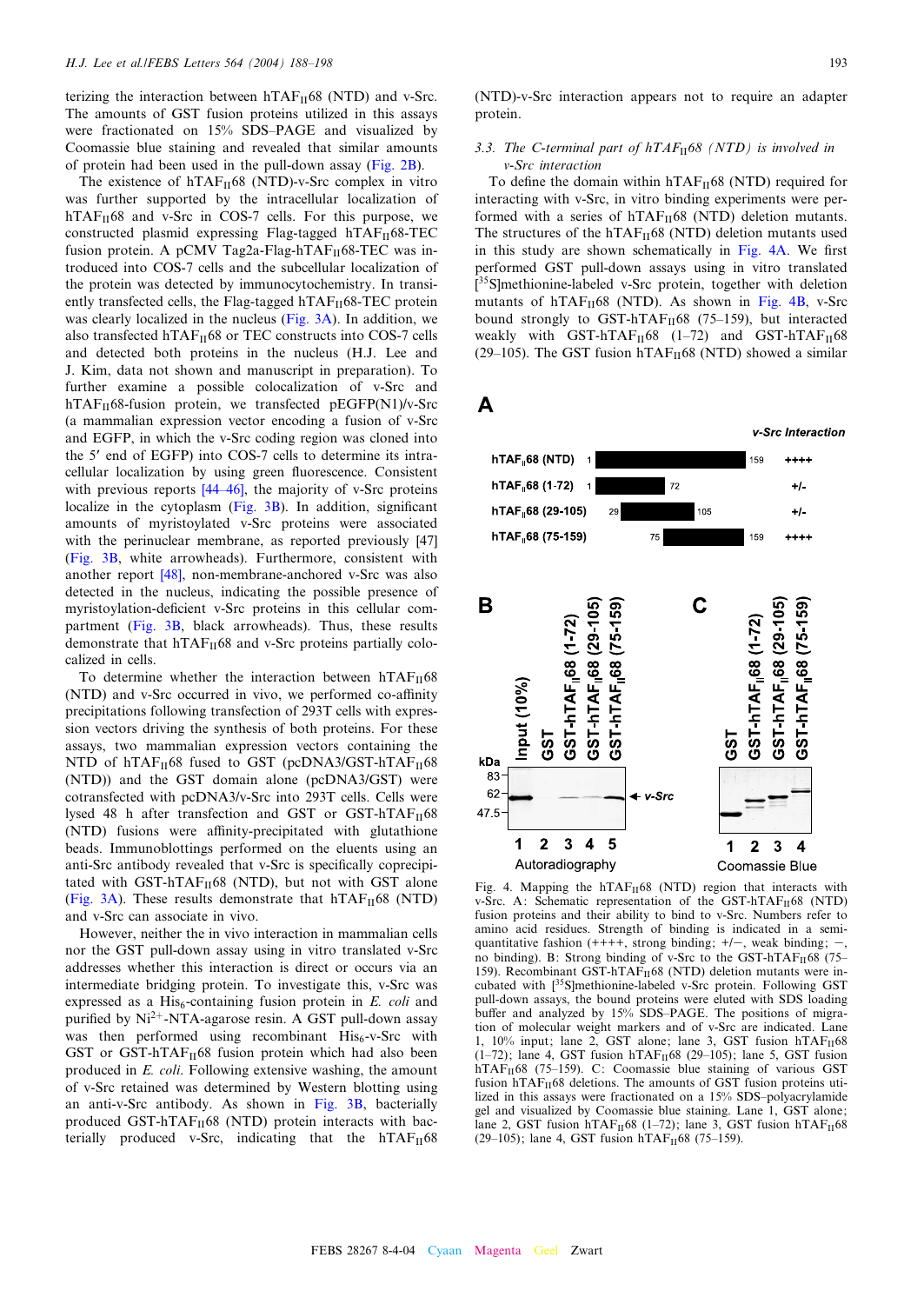<span id="page-6-0"></span>



GST v Src (SH3) GST v Src (SH2)

(NTD) to the v-Src SH3 and SH2 domains. In vitro generated  $[35S]$ methionine-labeled hTAF<sub>II</sub>68 (NTD) protein was incubated with GST, GST fusion SH3, or GST fusion SH2 domains bound to glutathione-Sepharose beads. An aliquot of the input and the pellets from GST pull-down assays were analyzed by 10% SDS^PAGE, and the bound  $hTAF_{II}68$  (NTD) proteins were detected by fluorography. The position of migration of  $hTAF_{II}68$  (NTD) is indicated by an arrow to the right. Lane 1, 10% input; lane 2, GST alone; lane 3, GST fusion v-Src SH3 domain; lane 4, GST fusion v-Src SH2 domain. B: Coomassie blue staining of GST, GST fusion v-Src SH3, and v-Src SH2 domains. The amounts of GST fusion proteins utilized in this assays were fractionated on 10% SDS^PAGE and visualized by Coomassie blue staining. Lane 1, GST alone; lane 2, GST fusion v-Src SH3 domain; lane 3, GST fusion v-Src SH2 domain.

binding profile as GST-hTAF $_{II}$ 68 (75-159), indicating that amino acids 75-159 of the hTAF $_{II}$ 68 (NTD) are sufficient for v-Src interaction (H.J. Lee and J. Kim, unpublished data). Our experiments do not address whether the observed in vitro interaction between  $hTAF_{II}68$  (NTD) and v-Src is direct or indirect. As shown in [Fig. 4C,](#page-5-0) the amounts of individual GST fusion proteins utilized in this assays were similar.

# 3.4. The SH3 and SH2 domains of v-Src interact with  $hTAF<sub>II</sub>68 (NTD)$

To determine whether the SH3 and/or SH2 domains of v-Src were required to bind to  $hTAF_{II}68$  (NTD), a series of GST pull-down assays were performed with GST fusions of v-Src SH2 and SH3 domains. The important v-Src functional regions for protein-protein interaction, such as the SH3 and SH2 domains, were individually expressed as GST fusion proteins in  $E.$   $\text{coli}$ , purified and coupled to glutathione-Sepharose beads. Following incubation with  $[35S]$ methionine-labeled  $hTAF<sub>II</sub>68 (NTD)$  protein and extensive washing, the amount of hTAF $_{II}$ 68 (NTD) retained was determined by SDS-PAGE and autoradiography. As shown in Fig. 5A, the GST fusion protein containing the v-Src SH3 domain was able to retain  $hTAF<sub>II</sub>68$  (NTD). The GST fusion protein containing the SH2 domain also bound to  $hTAF_{II}68$  (NTD) but retained much less protein (Fig. 5A, compare lanes 3 and 4). However,  $hTAF<sub>II</sub>68$  (NTD) did not interact with GST alone (lane 2). These results suggest that the association of  $hTAF_{II}68$  (NTD) with v-Src can be mediated independently through the SH3 or SH2 domains albeit the SH3 domain appears to have a higher affinity. The amounts of GST fusion proteins utilized in these assays were similar (Fig. 5B).

3.5. Differential binding of  $hTAF_{II}$ 68 (NTD) to SH3 domains Since  $hTAF_{II}68$  (NTD) can associate with the SH3 domain of v-Src (Fig. 5A), we assessed whether  $hTAF_{II}68$  (NTD) could interact with other SH3 domain-containing proteins.  $[^{35}S]$ Methionine-labeled hTAF<sub>II</sub>68 (NTD) was prepared by in vitro transcription and translation, and GST pull-down assays were performed with GST fusion proteins containing the SH3 regions of various protein tyrosine kinases or adapter proteins. According to previous reports, EWS/WT1 protein was tightly associated with fusion proteins containing the c-Abl and v-Src SH3 domains [\[29,30\]](#page-9-0). In addition, a small amount of binding was also noted with the SH3 domain of



Fig. 6. The Crk(N) SH3 domain is capable of recognizing  $hTAF_{II}68$ (NTD). A: Binding analysis of  $hTAF<sub>II</sub>68$  (NTD) to various SH3 domains. A number of GST-SH3 fusion proteins were expressed in E. coli, affinity purified from bacterial lysates, and coupled to glutathione-Sepharose beads.  $[35S]$ Methionine-labeled hTAF<sub>II</sub>68 (NTD) was incubated with GST fusion proteins containing the SH3 regions of v-Src, c-Abl,  $Grb(C)$ , Ras-GAP,  $Crk(N)$ , or PLC- $\gamma$ . The proteins binding to the SH3 fusion proteins were eluted with SDS sample buffer, fractionated on 10% SDS-PAGE, and visualized by fluorography. The GST-SH3 domains from various proteins are indicated at the top of the panel. The position of migration of  $hTAF_{II}68$ (NTD) is indicated to the right. Lane 1, 25% input; lane 2, GST alone; lane 3, GST-v-Src SH3 domain; lane 4, GST-c-Abl SH3 domain; lane 5, GST-Grb(C) SH3 domain; lane 6, GST-Ras-GAP SH3 domain; lane 7, GST-Crk(N) SH3 domain; lane 8, GST-PLC-γ SH3 domain. B: Coomassie blue staining of various GST fusion SH3 domains. The amounts of GST fusion proteins utilized in these assays were fractionated on 15% SDS-PAGE and visualized by Coomassie blue staining. Lane 1, GST alone; lane 2, GST-v-Src SH3 domain; lane 3, GST-c-Abl SH3 domain; lane 4, GST-Grb(C) SH3 domain; lane 5, GST-Ras-GAP SH3 domain; lane 6, GST-Crk(N) SH3 domain; lane 7, GST-PLC- $\gamma$  SH3 domain.

1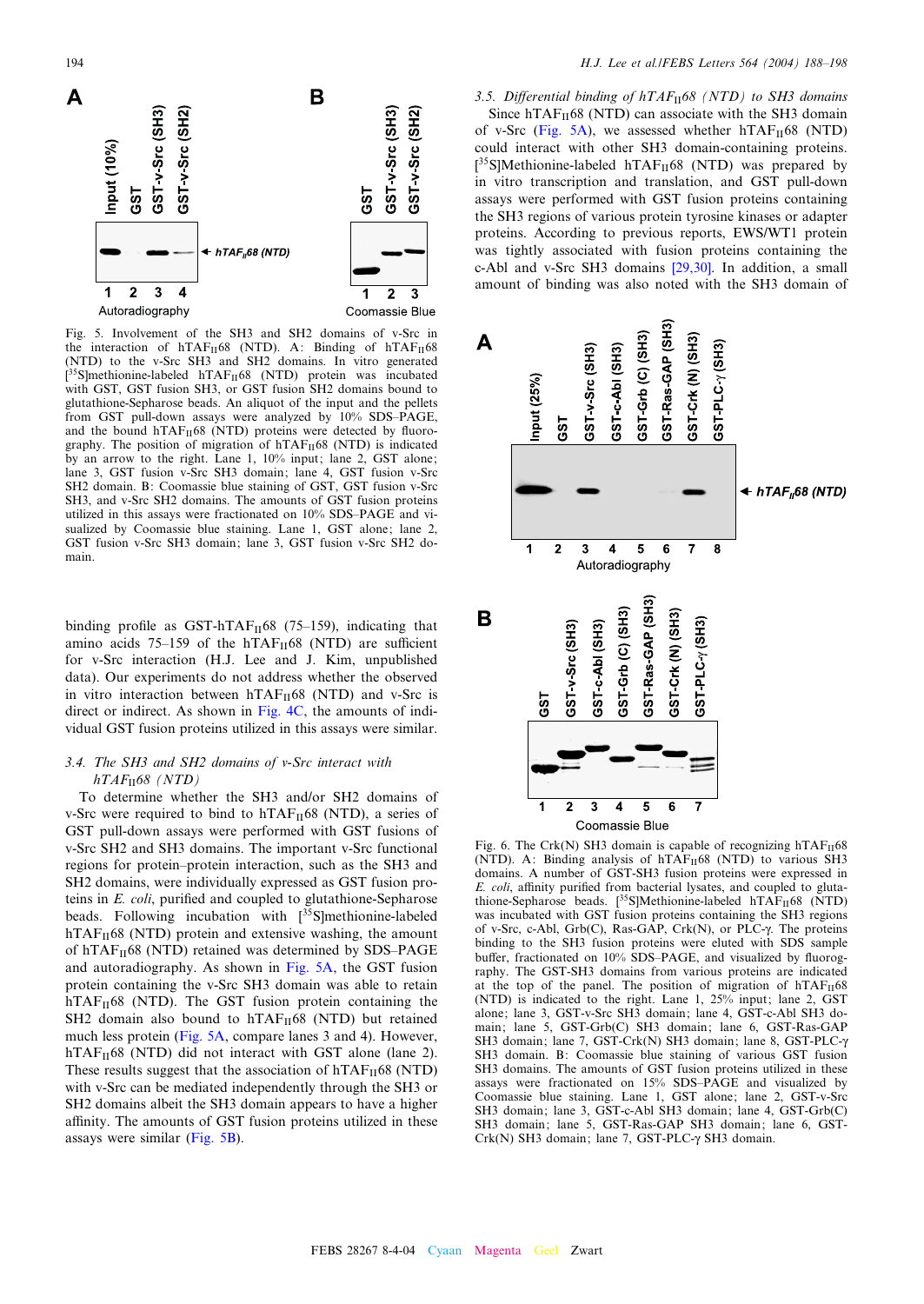<span id="page-7-0"></span>Crk(N) [\[29,30\]](#page-9-0). We assessed the ability of  $hTAF<sub>H</sub>68$  (NTD) to interact with a number of SH3 domains isolated from various sources. The hTAF $_{II}$ 68 (NTD) polypeptide was retained by fusion proteins containing the v-Src and Crk(N) SH3 domains, but not significantly to the c-Abl,  $Grb(C)$ , Ras-GAP, or PLC- $\gamma$  SH3 domains ([Fig. 6A](#page-6-0), lanes 3–8). Thus, hTAF $_{II}$ 68 binds differentially to the SH3 domains tested and provides a molecular selectivity that can distinguish among SH3 domains. The lack of reactivity of several different SH3 domains with hTAF $_{\text{II}}$ 68 suggests that the hTAF $_{\text{II}}$ 68 interaction is specific and that the different types of SH3 domains are not equivalent with respect to  $hTAF_{II}68$  binding activity. The amounts of GST fusion proteins utilized in this assays were equivalent ([Fig. 6B](#page-6-0)).

3.6. v-Src activates  $hTAF_{II}$ 68 (NTD)-mediated transactivation

Given the physical interaction between  $hTAF_{II}68$  (NTD) and v-Src in vivo ([Fig. 3A](#page-4-0)) and having identified hTAF $_{II}$ 68 (NTD) as an in vivo target of v-Src [\(Fig. 1D\)](#page-2-0), we next measured the effect of v-Src expression on the transcriptional activation property of  $hTAF_{II}68$  (NTD). This was done by examining gene expression from a luciferase-based reporter plasmid cotransfected with pcDNA3/Gal4-hTAF $_{II}$ 68 (NTD) with or without cotransfection of pcDNA3/v-Src into C33A cells. Consistent with previously reported data [\[42\],](#page-10-0) introduction of Gal4-hTAF $_H$ 68 (NTD) into C33A cells significantly activated transcription ( $\sim$  20-fold) from pG5 luc, a reporter plasmid containing the E1B minimal promoter harboring five copies of Gal4 DNA binding sites and driving synthesis of Renilla luciferase (Fig. 7A, compare bar 2 to bar 1). Interestingly, the presence of v-Src augmented  $hTAF_{II}68$  (NTD)mediated transactivation five-fold (Fig. 7A, compare bars 3–5 to bar 2). v-Src had no significant effect on the transcriptional response from pG5 luc when introduced in the absence of hTAF $_{II}$ 68 (NTD) (H.J. Lee and J. Kim, data not shown).

To investigate the effect of v-Src on  $hTAF_{II}68$  (NTD)-mediated transcription, two kinase-inactivated v-Src mutants, v-Src  $\Delta$ kinase and v-Src R295K, were used in the transfection



Fig. 7. Modulation of hTAF<sub>II</sub>68 (NTD)-mediated transactivation by v-Src. A: Stimulation of transactivation activity of hTAF<sub>II</sub>68 (NTD) by v-Src. C33A cells were transfected with 2 µg of Gal4 or Gal4-hTAF<sub>II</sub>68 (NTD) plasmids alone or together with increased amounts of expression plasmids for v-Src  $(1, 3,$  and 5  $\mu$ g) (bars 3-5). Cells were harvested 48 h post transfection in passive lysis buffer, and 10  $\mu$ l was used in the luciferase assay. Values are expressed as mean increases  $\pm$  S.D. relative to a value of 1 which was set from the reporter plasmid transfection alone. Results shown are means from two independent experiments performed in duplicate. B: The stimulation of  $n_{\text{H}}$ 68 (NTD)-mediated transactivation by v-Src is kinase-dependent. Two micrograms of Gal4 or Gal4-hTAF<sub>II</sub>68 (NTD) expression plasmids were cotransfected with 1 µg of v-Src or v-Src kinase mutants into C33A cells, respectively. Cells were harvested 48 h post transfection in passive lysis buffer, and 10 µl was used in the luciferase assay. Luciferase activity was measured and normalized to Renilla luciferase activity. The relative transactivation values obtained with Gal4-hTAF<sub>II</sub>68 (NTD) was taken as 100%. Results shown are means from two independent experiments performed in duplicate. The standard deviation for each experiment is shown by an error bar. C: Inhibition of hTAF<sub>II68</sub> (NTD)-mediated transactivation by dominant-negative v-Src. C33A cells were cotransfected with 2 µg of Gal4 or Gal4-hTAF<sub>II</sub>68 (NTD) expression plasmids and increasing amounts  $(1, 3, \text{ and } 5 \mu g)$  of dominant-negative v-Src mutant, v-Src R295K. Luciferase activity was measured and normalized to Renilla luciferase activity. The relative transactivation values obtained with Gal4-hTAF<sub>II</sub>68 (NTD) was taken as 100%. Results shown are the mean from two independent experiments performed in duplicate. The standard deviation for each experiment is shown by an error bar.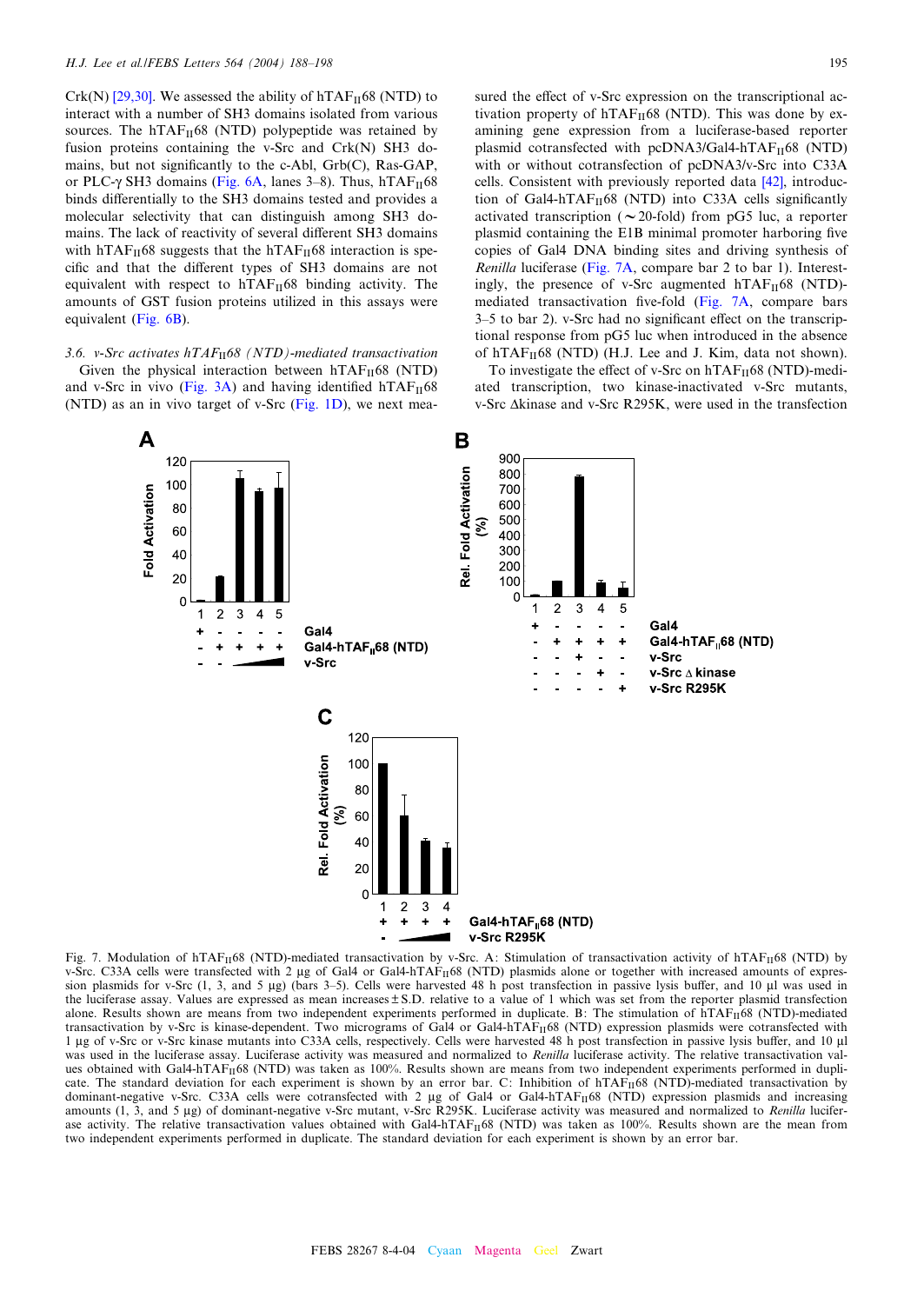assay ([Fig. 7A\)](#page-7-0). v-Src  $\Delta$ kinase and v-Src R295K are a kinase domain deletion mutant and a kinase-negative mutant, the latter harboring a lysine to arginine missense mutation in the kinase domain. As shown in [Fig. 7B,](#page-7-0) both mutants failed to stimulate transcription mediated by  $hTAF_{II}68$  (NTD), suggesting a requirement for the kinase activity of v-Src for this observed effect (compare bars 4 and 5 to bar 3).

To assess the possibility that a dominant-negative form of v-Src can block  $hTAF_{II}68$  (NTD)-mediated transcription, we determined the effect of v-Src R295K on hTAF $_{II}$ 68 activity. When cells were cotransfected with Gal4-hTAF $_{II}$ 68 (NTD) and v-Src R295K, hTAF $_{II}$ 68 function was inhibited up to 65% in a dose-dependent manner ([Fig. 7C\)](#page-7-0). Taken together, these results suggest that the transcriptional activation function of  $hTAF<sub>II</sub>68$  (NTD) can be significantly increased by activation of Src, that this effect is dependent on Src kinase activity, and cellular Src activity is likely to be important for  $hTAF<sub>II</sub>68$  (NTD)-mediated transcription activation.

# 4. Discussion

In this report, we demonstrate that the transcriptional properties of  $hTAF_{II}68$  can be modulated by the Src protein tyrosine kinase. The  $hTAF<sub>H</sub>68$  polypeptide shows extensive similarities to the EWS and TLS proteins [\[17,49\]](#page-9-0). The two latter genes, which were originally identified as the aminoterminal portions of translocation-generated fusion genes in Ewing's sarcomas and myxoid liposarcomas, encode putative RNA binding proteins containing a central RNA binding domain and three glycine-, arginine-, and proline-rich motifs [\[50,51\]](#page-10-0). We have previously documented that EWS/WT1 is phosphorylated by protein tyrosine kinases and this modification regulates DNA binding, self-association, and transactivation of the fusion protein [\[29,30,51\],](#page-9-0) demonstrating that EWS (NTD)-mediated transcription could be regulated by signaling pathways under control of cytoplasmic kinases. In contrast to our understanding of EWS function, the regulation of  $hTAF<sub>II</sub>68$  remains poorly characterized.

Our results demonstrate that the hTAF $_{II}$ 68 (NTD) contains several potential tyrosine phosphorylation sites ([Fig. 1A,C\)](#page-2-0) and is a substrate for v-Src in vitro and in vivo [\(Fig. 1B,D\)](#page-2-0). Src kinases have been reported to regulate a variety of cell functions, including cell cycle progression, growth, survival, and migration [\[24,52\].](#page-9-0) Studies using human tumor tissues and tumor-derived cell lines have demonstrated that enhanced tumorigenicity in vivo is correlated with elevated c-Src expression and tyrosine phosphorylation [\[53\]](#page-10-0). Our results suggest that v-Src resides upstream of  $hTAF_{II}68$  and modulates  $hTAF<sub>II</sub>68$  function.

The finding that a dominant-negative form of v-Src blocks  $hTAF<sub>II</sub>68$  (NTD)-mediated transactivation [\(Fig. 7C\)](#page-7-0) suggests that endogenous Src activity is required for  $hTAF_{II}68$  activation in vivo. It is interesting to note that signaling through v-Src is known to perturb the transcription of cellular proteins. For instance, studies using the activated viral form of the Src protein have demonstrated that the ectopic introduction of v-Src can stimulate or repress the amounts of transcripts encoding a wide variety of cellular proteins [54–63]. In addition, other data have shown that transformation of cells by non-nuclear oncoproteins leads to deregulated transcription in the nucleus. For example, Ha-Ras, a cytoplasmic signaling protein, is critical for the activation of the Egr-1 promoter and Cox-2 gene (also known as TIS10 and prostaglandin synthase) in v-Src-transformed cells [\[64,65\].](#page-10-0) Likewise, the serine/threonine kinase c-Raf is critical for the expression of Egr-1 but plays no role in the activation of Cox-2 [\[66,67\]](#page-10-0). Our studies provide a molecular mechanism for a specific case – that is, of Src signaling to  $hTAF<sub>II</sub>68$ .

We have recently shown that the NTD of EWS contains six PxxP regions, which have been shown to interact with the SH3 domains [\[29,30\].](#page-9-0) It has been well documented that SH3 domains mediate protein–protein interactions involved in the signal transduction, cytoskeletal organization, and subcellular localization of proteins [\[68,69\].](#page-10-0) In fact, these domains consists of two anti-parallel  $\beta$ -sheets packed at right angles to one other [\[70,71\]](#page-10-0). Two SH3 variable loops, the RT and n-Src loops, flank a ligand binding region formed by the contribution of residues that are well conserved in the SH3 family and this region binds proteins with the consensus sequence PxxP  $[70,72-77]$ . We have previously reported the presence of two SH3 domain-interacting motifs within the proline-rich region of EWS (NTD) that correspond to the consensus motif  $(PxxxxPxxP)$  identified in a number of c-Abl targets  $[30]$ . In addition, three proline-rich motifs of EWS (NTD) could provide binding sites for the v-Src SH3 domain [\[29\]](#page-9-0).

The interaction between  $hTAF_{II}68$  (NTD) and v-Src SH3 domain was unexpected as hTAF<sub>II</sub>68 (NTD) does not contain any proline-rich region corresponding to the consensus motif (PxxP) identified in a number of SH3 domain-interacting proteins. However, although SH3 domains are well established protein modules that recognize extended proline-rich sequences, a modification of this theme has recently been reported [\[78,79\]](#page-10-0). For example, Mongiovi et al. reported that sequences with the consensus PxxDY, derived from the e3b1/Abi-1 and RN-tre proteins, interact with the Eps8 SH3 domain [\[78\].](#page-10-0) In addition, Kato et al. [\[80\]](#page-10-0) and Lewitzky et al. [\[81\]](#page-10-0) reported that sequences with the consensus Px[VI][DN]RxxKP, from the UBPY, Gab1, AMSH, and SLP-76 proteins, bind to the SH3 domains in the Hbp, STAM, and Grb2 proteins. Similarly, the SH3 domain of p53BP2 interacts with a peptide sequence in p53 that is not proline-rich [\[82\].](#page-10-0) It is therefore likely that the hTAFII68 (NTD)/Src interaction falls into the class of SH3 interactions in which the partner lacks the prototypical PxxP motif.

Using recombinant proteins in a GST pull-down assay, we showed that  $hTAF_{II}68$  harbors at least two independent binding sites for the v-Src protein (Fig.  $4B$ ): a high affinity binding site located in hTAF $_{II}$ 68 (75–159) and a low affinity binding site in hTAF $_{II}$ 68 (1–72). The binding observed with hTAF $_{II}$ 68  $(29-105)$  may be due to a third site, or to the presence of the low affinity site detected with hTAF $_{II}$ 68 (1-72). Interestingly, v-Src also contains two independent hTAF<sub>II</sub>68 (NTD)-interacting motifs  $-$  the SH3 and SH2 domains ([Fig. 5A\)](#page-6-0). These results suggest that the association of v-Src with  $hTAF_{II}68$ (NTD) could be mediated by two different domains on each molecule or that the stoichiometry of the interacting proteins is greater than 1:1. Further experiments will be required to distinguish among these possibilities.

It has been shown that several SH3-containing adapter proteins, such as Crk, Grb2, and Nck, bind to the proline-rich region immediately C-terminal of the tyrosine kinase domain [83–85]. These adapter proteins play critical roles in the as-sembly of signaling complexes [\[84\]](#page-10-0). In general, such an adapter binds to a tyrosine-phosphorylated protein through its SH2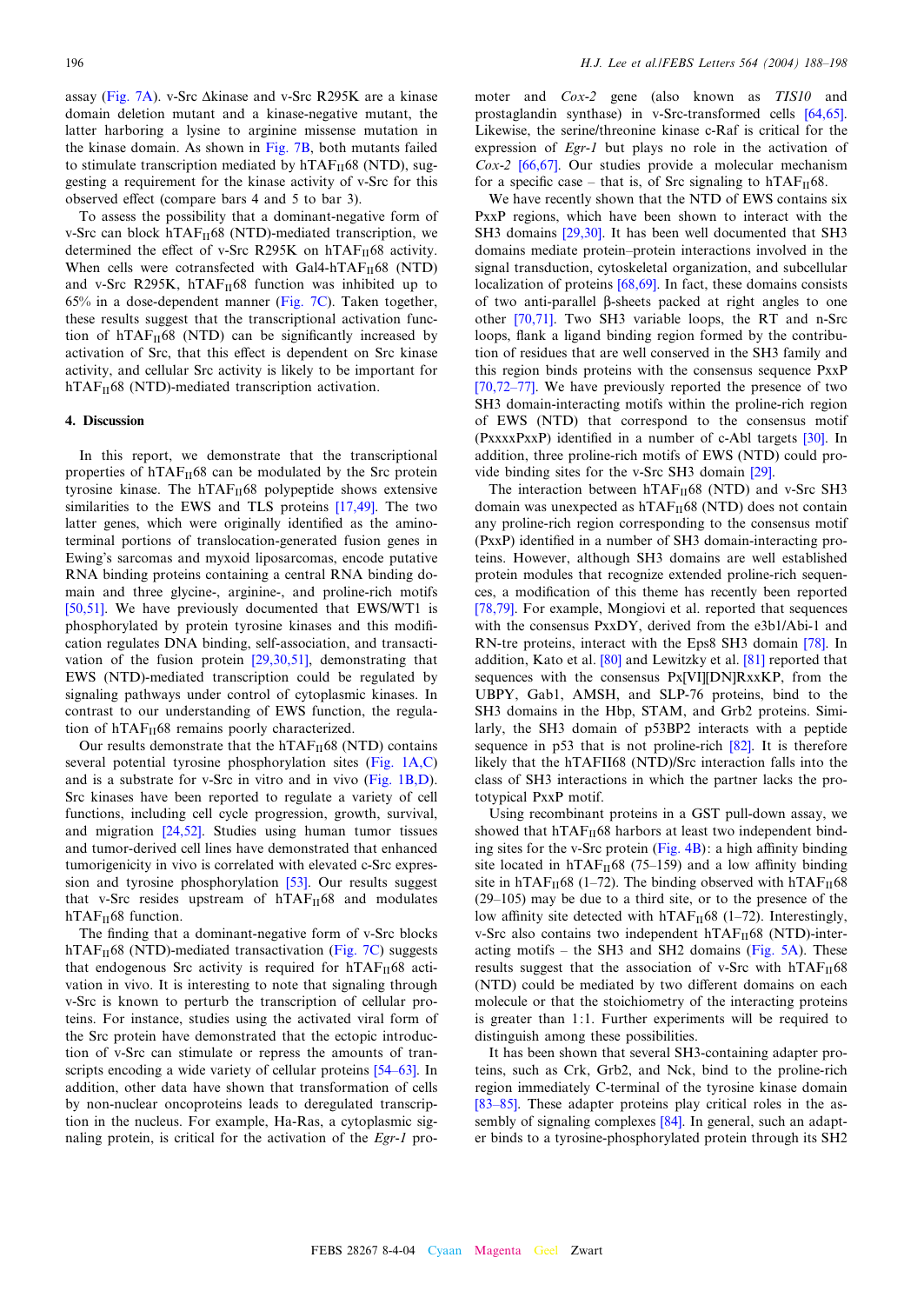<span id="page-9-0"></span>domain and a proline-rich protein through its SH3 domain and these simultaneous bindings allow the relay of a signal from one partner to the other [\[69\]](#page-10-0). Because the SH3 domain of Crk binds to hTAF $_{II}$ 68 ([Fig. 6A](#page-6-0)), this adapter protein may recruit  $hTAF_{II}68$  to specific signaling pathways.

Our finding that v-Src can phosphorylate and associate with  $hTAF<sub>II</sub>68$  (NTD) in vitro and in vivo indicates that v-Src resides upstream of  $hTAF_{II}68$ . However, it is not clear how the cytoplasmic membrane-anchored v-Src regulates activity of nuclear-localized hTAF $_{\text{II}}$ 68. One possibility that could explain these v-Src effects on  $hTAF_{II}68$  (NTD) function is that the hTAF $_{II}$ 68 (NTD)-mediated transactivation is modulated by non-membrane-anchored v-Src. It is well documented that the N-terminal glycine residue of the Src kinase is cotranslationally myristoylated during protein synthesis [44,86-89] and this fatty acid modification is required for its plasma membrane association [\[44^46\]](#page-10-0). However, although myristoylation of c- or v-Src is required for association with the cytoplasmic membrane, not all myristoylated Src proteins are associated with the plasma membrane [\[90,91\]](#page-10-0). According to a previous report, significant amounts of myristoylated c- and v-Src kinases are also associated with the perinuclear membrane [\[47\].](#page-10-0) Furthermore, it has been estimated that as much as  $16\%$  of v-Src may not be modified in vivo  $\sqrt{87}$ . Interestingly, myristoylation-deficient Src proteins do not simply lose the ability to bind with a high affinity to plasma membrane-associated receptor  $[88, 92-94]$ , but they also require the ability to translocate inside the nucleus [\[48\].](#page-10-0) Consistent with these reports, we also found that some v-Src protein is associated with the perinuclear membrane and present in the nucleus ([Fig. 3B](#page-4-0)).

The other possibility that could explain these v-Src effects on hTAF $_{II}$ 68 (NTD)-mediated transactivation is that Src protein first affects induction or modification of nuclear transcriptional regulatory proteins which subsequently modulate transactivation properties of  $hTAF_{II}68$ . In fact, activation of gene expression is a common consequence following stimulation of receptor or non-receptor tyrosine kinases by growth factors such as epidermal growth factor, platelet-derived growth factor, or colony-stimulating factor  $1$  [24,95]. We also have shown that  $hTAF_{II}68$  is able to bind to the SH2 or SH3 domains of several signaling molecules. Although the functional significance of these interactions still remains undefined, it is conceivable that other signaling proteins can also modulate  $hTAF_{II}68$  functions.

 $hTAF<sub>II</sub>68$  was originally identified on the basis of its association with a distinct TFIID subpopulation [17]. TFIID is the main sequence-specific DNA binding components of the RNA polymerase II transcription machinery [\[96,97\].](#page-10-0) It is a multiprotein complex composed of the TBP and TBP-associated factors and is the factor that nucleates preinitiation complex formation on RNA polymerase II-mediated transcription [\[98\].](#page-10-0) Additionally,  $hTAF_{II}68$  is also associated with another multiprotein complex, the human RNA polymerase II complex  $[99]$ . Interestingly, hTAF $_H$ 68 is able to enter into the preinitiation complex together with RNA polymerase II, suggesting that  $hTAF_{II}68$  has a role in transcription initiation and/or elongation. Thus, the  $hTAF_H68$  fusion product in human cancers may stimulate transcription in a similar fashion to that proposed for  $hTAF_{II}68$ . In addition, it is conceivable that  $hTAF_{II}68$  (NTD) functions as a bridging factor by mediating a stable interaction between DNA and the transcription apparatus. Furthermore, it would also be interesting to attempt to determine if ectopic expression of v-Src could modulate the transcription initiation and/or elongation through  $hTAF<sub>II</sub>68$  modification.

Acknowledgements: This research was supported by Sogang University Special Research Grants in 2002 and a grant (code: SC14022) from the Stem Cell Research Center of the 21st Century Frontier Research Program funded by the Ministry of Science and Technology, Republic of Korea. J.P. is a Canadian Institutes of Health Research (CIHR) Senior Investigator and is supported by a grant from the Canadian Institutes of Health Research.

## References

- [1] Rabbitts, T.H. (1994) Nature 372, 143-149.
- [2] Rabbitts, T.H. and Stocks, M.R. (2003) Nat. Med. 9, 383-386. [3] Kuppers, R. and Dalla-Favera, R. (2001) Oncogene 20, 5580-
- 5594.
- [4] O'Dwyer, M.E., Mauro, M.J. and Druker, B.J. (2003) Cancer Invest. 21, 429-438.
- Sawyers, C.L. (1992) Cancer Surv. 15, 37–51.
- [6] Bonin, G., Scamps, C., Turc-Carel, C. and Lipinski, M. (1993) Cancer Res. 53, 3655-3657.
- Delattre, O. et al. (1992) Nature 359, 162-165.
- [8] Sorensen, P.H., Lessnick, S.L., Lopez-Terrada, D., Liu, X.F., Triche, T.J. and Denny, C.T. (1994) Nat. Genet. 6, 146^151.
- Zucman, J. et al. (1993) Nat. Genet. 4, 341-345.
- [10] Zucman, J. et al. (1993) EMBO J. 12, 4481-4487.
- [11] Rauscher III, F.J., Benjamin, L.E., Fredericks, W.J. and Morris, J.F. (1994) Cold Spring Harbor Symp. Quant. Biol. 59, 137-146.
- [12] Karnieli, E., Werner, H., Rauscher, F.J., Benjamin 3rd, L.E. and LeRoith, D. (1996) J. Biol. Chem. 271, 19304^19309.
- [13] Brown, A.D., Lopez-Terrada, D., Denny, C. and Lee, K.A. (1995) Oncogene 10, 1749-1756.
- [14] Ohno, T., Rao, V.N. and Reddy, E.S. (1993) Cancer Res. 53, 5859^5863.
- [15] Bailly, R.A., Bosselut, R., Zucman, J., Cormier, F., Delattre, O., Roussel, M., Thomas, G. and Ghysdael, J. (1994) Mol. Cell. Biol. 14, 3230-3241.
- [16] May, W.A., Lessnick, S.L., Braun, B.S., Klemsz, M., Lewis, B.C., Lunsford, L.B., Hromas, R. and Denny, C.T. (1993) Mol. Cell. Biol. 13, 7393^7398.
- [17] Bertolotti, A., Lutz, Y., Heard, D.J., Chambon, P. and Tora, L. (1996) EMBO J. 15, 5022-5031.
- [18] Morohoshi, F., Arai, K., Takahashi, E.I., Tanigami, A. and Ohki, M. (1996) Genomics 38, 51^57.
- [19] Attwooll, C., Tariq, M., Harris, M., Coyne, J.D., Telford, N. and Varley, J.M. (1999) Oncogene 18, 7599-7601.
- [20] Sjogren, H., Meis-Kindblom, J., Kindblom, L.G., Aman, P. and Stenman, G. (1999) Cancer Res. 59, 5064-5067.
- [21] Ohkura, N., Hijikuro, M., Yamamoto, A. and Miki, K. (1994) Biochem. Biophys. Res. Commun. 205, 1959^1965.
- [22] Labelle, Y. et al. (1995) Hum. Mol. Genet. 4, 2219-2226.
- [23] Clark, J. et al. (1996) Oncogene 12, 229-235.
- [24] Parsons, J.T. and Parsons, S.J. (1997) Curr. Opin. Cell Biol. 9, 187^192.
- [25] Parsons, J.T. and Weber, M.J. (1989) Curr. Top. Microbiol. Immunol. 147, 79-127.
- [26] Summy, J.M. and Gallick, G.E. (2003) Cancer Metast. Rev. 22, 337-358.
- [27] Chang, F., Steelman, L.S., Lee, J.T., Shelton, J.G., Navolanic, P.M., Blalock, W.L., Franklin, R.A. and McCubrey, J.A. (2003) Leukemia 17, 1263-1293.
- [28] Roberts, A.B., Russo, A., Felici, A. and Flanders, K.C. (2003) Ann. NY Acad. Sci. 995, 1^10.
- [29] Kim, J., Lee, J.M., Branton, P.E. and Pelletier, J. (2000) FEBS Lett. 474, 121-128.
- [30] Kim, J., Lee, J.M., Branton, P.E. and Pelletier, J. (1999) Proc. Natl. Acad. Sci. USA 96, 14300-14305.
- [31] Novina, C.D., Kumar, S., Bajpai, U., Cheriyath, V., Zhang, K., Pillai, S., Wortis, H.H. and Roy, A.L. (1999) Mol. Cell. Biol. 19, 5014^5024.